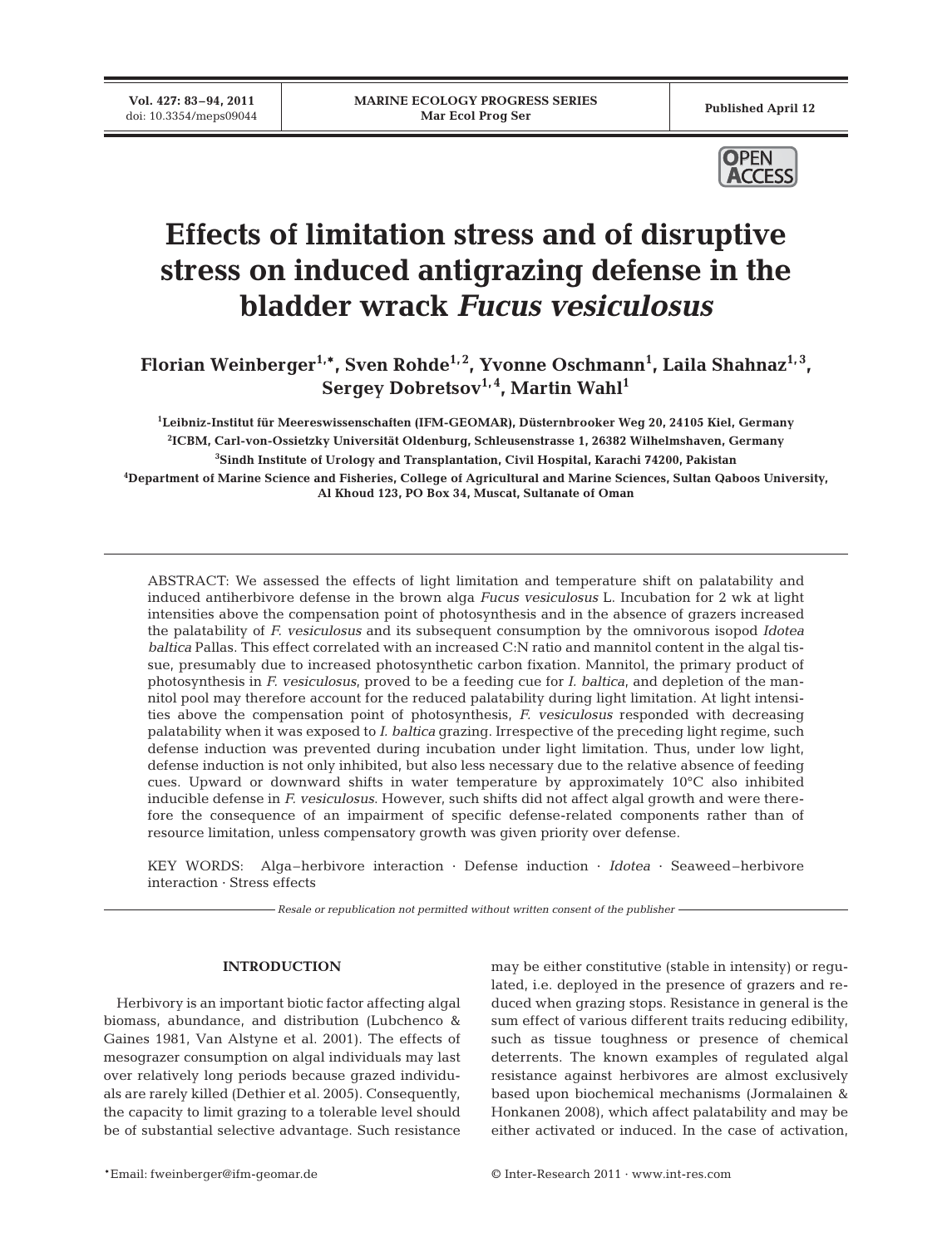tissue disruption by herbivores provokes a transfor mation of pre-formed metabolites into active defense compounds (Paul & Van Alstyne 1992, Cetrulo & Hay 2000, Van Alstyne et al. 2001). Such activated defenses need to be stimulated and in this sense may be considered regulated. However, they are basically constitutive, because the defensive precursors are produced before herbivory occurs and have to be stored and maintained independently of the presence of grazers (Paul & Van Alstyne 1992, Karban & Baldwin 1997). As activated defense, induced defense needs stimulation, but defense genes instead of defensive precursor compounds are activated. The occurrence of inducible chemical defenses following herbivory, or mechanical simulation of herbivory, is well documented for a large number of terrestrial plants (Karban & Baldwin 1997, Agrawal 2005). Recent research suggests that induced resistance is also common among macroalgae (Toth & Pavia 2007, Jormalainen & Honkanen 2008, Rohde & Wahl 2008), and in some cases molecular signals may indicate the presence or activity of potential enemies to the alga and induce a de novo synthesis of defensive compounds (Coleman et al. 2007).

Several theories postulate selective advantages of induced defense (Agrawal & Karban 1999), e.g. where consumption pressure is variable (Karban & Baldwin 1997). The gene-to-gene model predicts a reduced risk of enemy adaptation to induced defensive traits (Keen 1990), while the cost-allocation model postulates an energetic advantage when defenses are only produced when needed (Cronin 2001). Defense costs are difficult to detect (Strauss et al. 2002) and their existence has been questioned (Mole 1994). However, a meta-analysis of 88 studies investigating plantherbivore interactions found evidence of direct costs of constitutive and induced defense in 57% and 52% of all cases, respectively (Strauss et al. 2002). While numerous studies demonstrated defense induction against herbivores in marine macroalgae in recent years (reviewed in Toth & Pavia 2007), so far none have rigorously demonstrate incurring costs (e.g. Pansch et al. 2009, Appelhans et al. 2010; but see Dworjanyn et al. 2006 for costs of constitutive defense against fouling).

Because regulated defenses are dynamic, they may be particularly prone to environmental stress. Numerous terrestrial studies have demonstrated interactive effects of environmental and biotic factors on plant performance, but corresponding marine work is scarce (Dethier et al. 2005). The abiotic environment often determines the resources that are available to an organism. A reduction in resource availability can result either from direct limitation or indirectly from the disruptive physiological effects of extreme environmental conditions (Dethier et al. 2005). Both disruptive stress and limitation stress could therefore affect the macroalgal capacity to induce defenses — if they are costly and if resource shortage is not buffered by energy stores or re-allocation of resources from other processes such as growth. In the present study, we investigated the effects of both limitation stress and disruptive stress on induced defense in the rockweed *Fucus vesiculosus*, and we hypothesized that stress inflicted by light limitation and disruptive temperature shifts weakens the algal defensive performance.

*Fucus vesiculosus* occurs in boreal and cold temperate zones of the north Atlantic and is the main macroalgal constituent of the upper littoral zone in the western Baltic (Rönnbäck et al. 2007). Several abiotic stresses are common in this habitat, and some of them have been predicted to increase in the course of ongoing climate change. According to most climate-change scenarios, stress caused by high temperature, high nutrient load, fluctuating salinity, and low light will increase (IPCC Core Writing Team et al. 2007, BACC Author Team 2008). Presumably due to increased light limitation (resulting from a combined long-term effect of eutrophication favoring plankton blooms and epi biosis), *F. vesiculosus* has already retreated from the deeper parts of its distribution range in the western Baltic, which 35 yr ago extended to a depth of 10 m and nowadays goes only to depths shallower than 2 to 3 m (Vogt & Schramm 1991). However, in the western Baltic, *F. vesiculosus* shows positive growth to a depth of 5 to 6 m in summer at least (Rohde et al. 2008, Wahl et al. 2010) and is capable of tolerating periods of severe light limitation of weeks to months due to its capacity to store assimilated carbon in the form of mannitol and polysaccharides such as laminaran or alginate (Bidwell et al. 1972, Lehvo et al. 2001, Obluchinskaya et al. 2002). Prolonged winter periods of light limitation occur not only north of the Arctic circle (Voskoboinikov et al. 2006), but also in the western Baltic, where mean light intensities at the lower distribution limit of *F. vesiculosus* fall below the light compensation point of photosynthesis from the end of October to mid-March (Wahl et al. 2010). During such conditions, the tissue concentration of mannitol and alginate in *F. vesiculosus* drops by 60 to 70%, while net growth may continue under a net energy deficit for up to 2 mo (Lehvo et al. 2001, Obluchinskaya et al. 2002). Thus, the disappearance of *F. vesiculosus* from the depth range between 3 and 5 m requires additional explanations other than the direct light-reduction effect.

Besides light limitation, other potential abiotic stressors for *Fucus vesiculosus* are the ongoing and predicted shifts in temperature and its fluctuations. While 20°C is the highest water temperature that we find for periods longer than weeks within the natural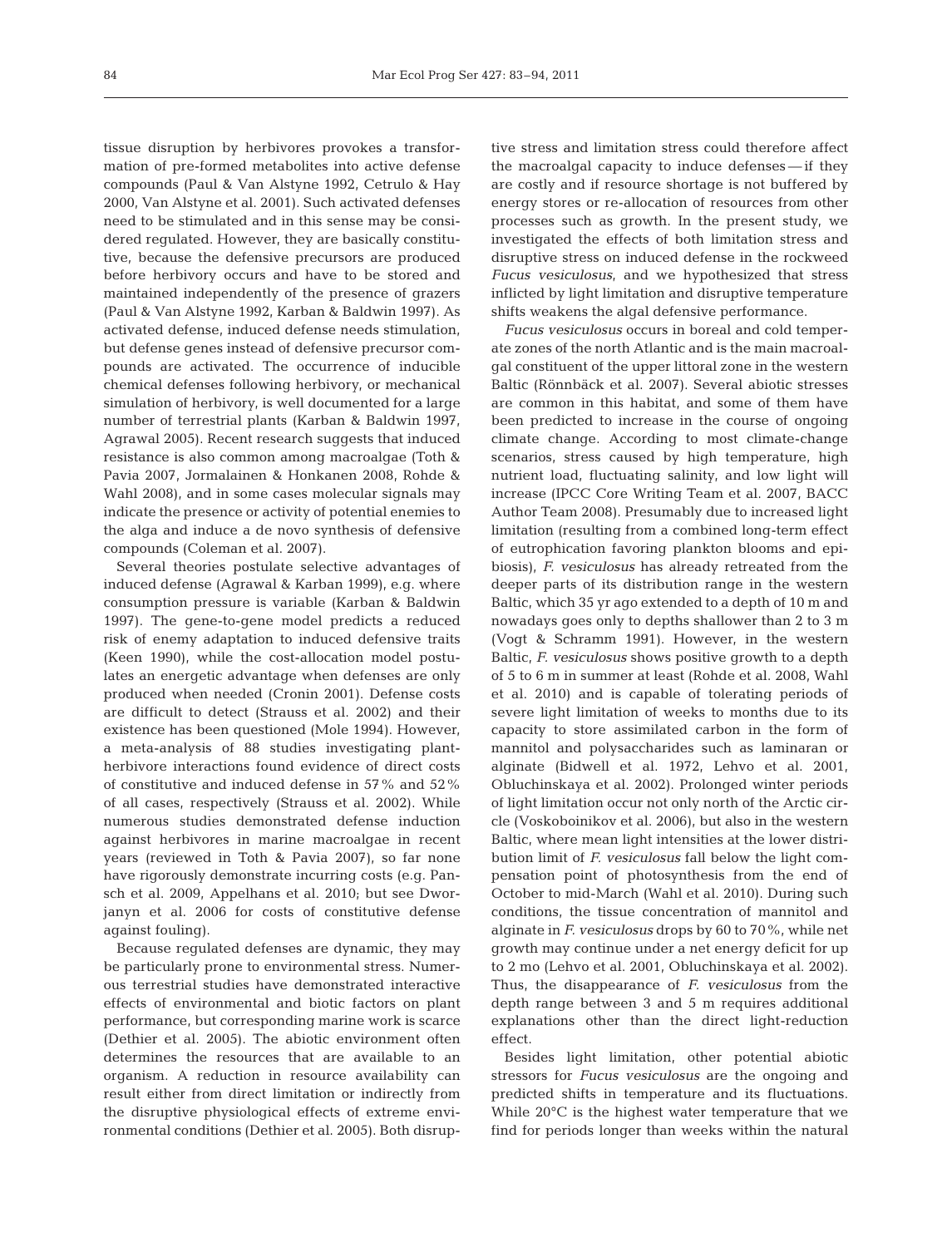distribution range of *F. vesiculosus* (Lüning 1990), water temperature is already close to this limit in the upper 5 m of the western Baltic from June through August (M. Wahl unpubl.) and is predicted to rise by 3 to 5°C in the course of this century (BACC Author Team 2008). Moreover, *F. vesiculosus* may already experience extremely warm (30 to  $40^{\circ}$ C) and fluctuating conditions during periods of air exposure in summer (Pearson et al. 2009 for Portugal and Cornwall, Wahl et al. 2010 for the western Baltic). Thermal stress may either impact *F. vesiculosus* directly or affect its biotic interactions (Wahl et al. 2010), e.g. by provoking changes in its palatability or antifeeding protection.

Various aspects of the defensive mechanisms in *Fucus vesiculosus* have been studied since the report of antifeeding properties by Geiselman & McConnell (1981). *F. vesiculosus* induces defenses in response to clipping (Van Alstyne 1988, Yates & Peckol 1993, Hemmi et al. 2004), as well as in response to natural herbivory by its main consumer in the western Baltic, the isopod *Idotea baltica* (Rohde et al. 2004). *I. baltica* grazing results in reduced palatability of *F. vesiculosus* to this omnivore, and this effect is due to a changed chemical composition, demonstrated by palatability tests of *F. vesiculosus* using freeze-dried and pelleted material (Rohde et al. 2004), which is devoid of all thallus structure.

The effect of nutrient limitation (e.g. Yates & Peckol 1993, Pavia & Brock 2000), as well as of disruptive stresses such as UV radiation (Cronin & Hay 1996, Pavia et al. 1997) or desiccation (Dethier et al. 2005), on macroalgal defense has been investigated in a few studies. The results are somewhat controversial, both finding and refuting stress effects on defense. It must be noted that in most of these studies, tissue concentrations of phlorotannins were used as a proxy of induced defense. However, *Idotea baltica*, like many other marine consumers of algae (Targett & Arnold 1998), is not deterred by phlorotannin (Jormalainen et al. 2001) and grows well when fed with *Fucus vesiculosus* rich in phlorotannin (Hemmi & Jormalainen 2004). As with most other alga-herbivore interactions, the relevant defensive compounds in the interaction of *F. vesiculosus* with *I. baltica* are still unknown. Moreover, a reduced palatability may not only result from increased concentrations of defensive compounds, but also from lower concentrations of feeding cues, which again are unknown in most instances. Consequently, a direct measurement of palatability is necessary when assessing the trade-off between defensive costs and stress.

We therefore analyzed the effect of *Idotea baltica* grazing at different naturally occurring stress levels, from weak to severe, on the subsequent palatability of *Fucus vesiculosus* to *I. baltica*. To distinguish between stress effects on overall palatability and on chemical determinants of palatability, we ran feeding assays quantifying the preference of *I. baltica* for either live *F. vesiculosus* (characterized by mechanical and chemical properties) or for pelleted *F. vesiculosus* (characterized by chemical properties only). We (1) compared the inducibility of changes in both types of palatability, and we will call such changes 'induced defense'. We assessed the effect of light limitation upon (2) photosynthesis and (3) food quality (mannitol content and C:N ratio) of *F. vesiculosus*. We also assessed the effects of (4) light limitation and (5) previous temperature shifts upon induced defense in *F. vesiculosus*. We present the findings from a series of experiments, and evaluate feeding assays based upon effect sizes, in order to facilitate comparisons among experiments.

# **MATERIALS AND METHODS**

All *Fucus vesiculosus* individuals used were collected from a rocky shore in the Kiel Fjord, western Baltic  $(54^{\circ}26' N, 10^{\circ}11' E)$ , where they form dense, almost monospecific stands in the first meter below the water surface. The algae were transferred in coolers from the upper subtidal zone (0.2 to 0.7 m) to the laboratory, freed from grazers, and maintained at  $15^{\circ}$ C in aerated seawater until required (<24 h). The isopod *Idotea baltica* was collected twice per year (in spring and autumn) from Kiel Fjord and maintained on a long-term basis in a tank with seawater flowthrough at 15°C, and mainly fed with *F. vesiculosus* and other seaweeds. *I. baltica* dry weight (mg) was in ferred from body length (mm), using the function (authors' unpubl. data):

$$
log(dry weight) =
$$
  
2.583 × log(body length) – 1.859 (1)

**Defense induction.** All defense-induction experiments were run in constant-temperature rooms with ambient seawater supply at the Leibniz Institute of Marine Sciences (IFM-GEOMAR) in Kiel and conducted in transparent plastic aquaria (2.9 l). Ambient water was obtained from the nearby Kiel Fjord, sandfiltered, and sterilized with UV light (flow-through UV water sterilizer 500; hw Wiegandt). The water was stored in tanks for temperature adjustment before being supplied to the aquaria with a constant flow rate regulated with roller clamps to  $0.25 \, 1 \, \text{h}^{-1}$ . No additional nutrients were provided. Light was provided by fluorescent tubes (Osram Fluora L 36 W/77 25X1) mounted in parallel above the aquaria, and was quantified at the algal surface using a LI-1400 quantameter (LI-COR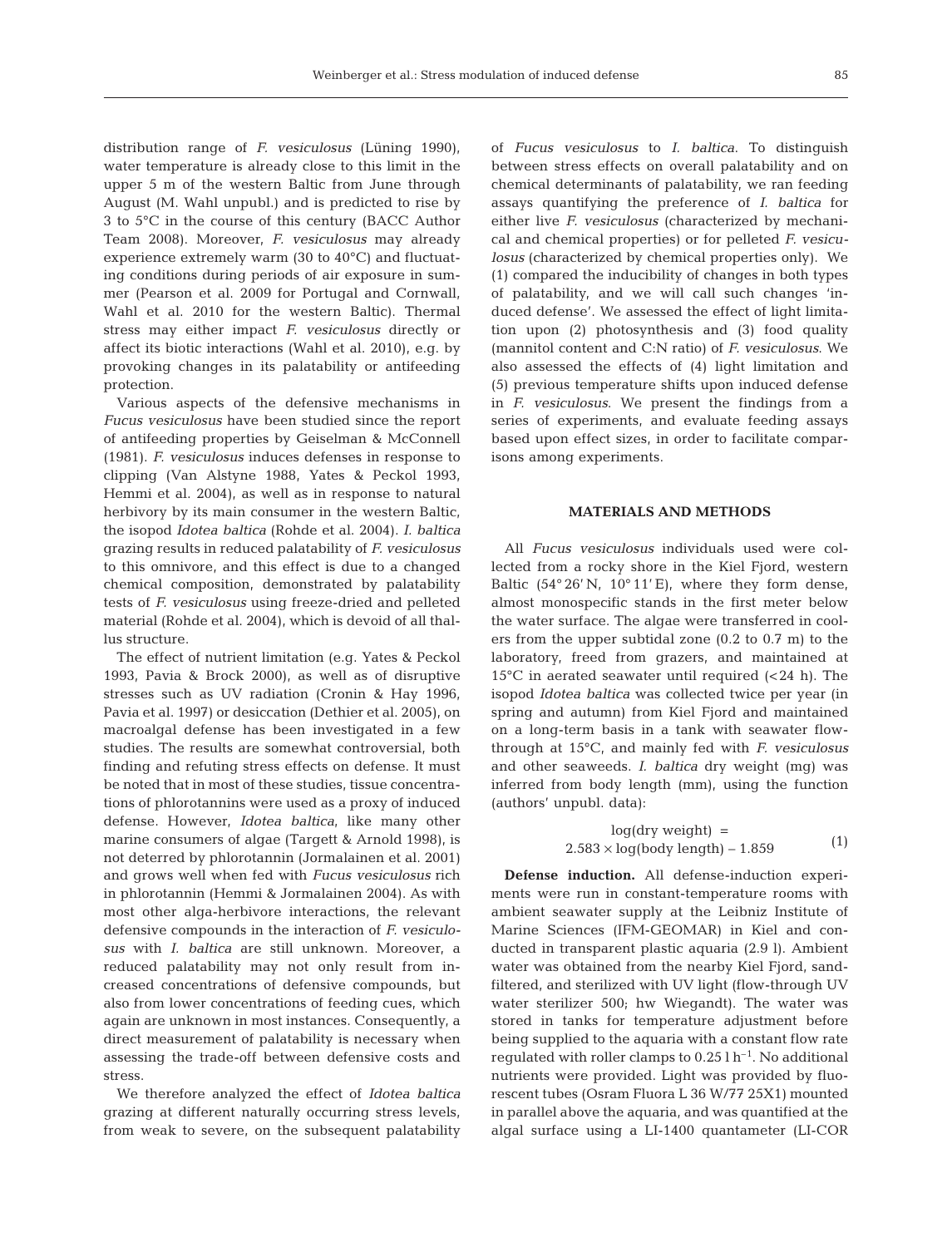Biosciences). For the highest light level, reflectors were installed above the fluorescent tubes. For lower light levels, either no reflectors were installed, the elevation of the lamps over the aquarium was increased, or a window screen was mounted between the lights and aquaria. For complete prevention of irradiation, aquaria were covered with black plastic sheet. The light:dark period was 12:12 h in experiments conducted in winter (October to March) and 16:8 h in experiments conducted in summer (April to September). The daily mean of photosynthetically active radiation (PAR) was calculated as:

$$
PAR \times Light\ exposure\ time\ (h) / 24\ h \tag{2}
$$

For an overview of the light and temperature combinations that were tested in the different defenseinduction experiments, see Table 1.

At the beginning of each defense-induction experiment, 6 to 12 *Fucus vesiculosus* individuals (for the

Table 1. Defense-induction experiments. Sea surface temperature (SST) is the mean water temperature (recorded in intervals of 8 min) during 2 wk prior to the collection of *Fucus vesiculosus*. Correspondingly, ambient photosynthetically active radiation (PAR) is the mean PAR reaching the sea surface during these 2 wk (also recorded in intervals of 8 min during day and night). Temperature and mean PAR are the conditions during defense induction. n: number of replicates (individual *F. vesiculosus* specimens that were treated)

| Month           | <b>SST</b><br>$(^{\circ}C)$ | Ambient<br>PAR<br>$(\mu E \text{ m}^{-2} \text{ s}^{-1})$ | Treat-<br>ment<br>no.                      | Temp.<br>$(^{\circ}C)$    | Mean<br><b>PAR</b><br>$(\mu E \text{ m}^{-2} \text{ s}^{-1})$ | Feeding<br>assay                                                                            | n                     |
|-----------------|-----------------------------|-----------------------------------------------------------|--------------------------------------------|---------------------------|---------------------------------------------------------------|---------------------------------------------------------------------------------------------|-----------------------|
| Mar 2006        | 0.8                         | 95.5                                                      | 1<br>$\overline{2}$<br>3<br>$\overline{4}$ | 15<br>15<br>20<br>20      | 37.5<br>15<br>37.5<br>15                                      | Live<br>Live<br>Live<br>Live                                                                | 12<br>12<br>12<br>12  |
| Jan 2007        | 6.5                         | 22.9                                                      | 5<br>6<br>7                                | 15<br>15<br>15            | 40<br>25<br>10                                                | Live<br>Live<br>Live                                                                        | 8<br>8<br>8           |
| Apr 2007        | 9.2                         | 223.8                                                     | 8<br>9<br>10                               | 15<br>15<br>15            | 40<br>25<br>5                                                 | Live<br>Live<br>Live                                                                        | 8<br>8<br>8           |
| May 2007        | 10.5                        | 470.2                                                     | 11<br>12                                   | 15<br>15                  | 37.5<br>5                                                     | Pellet<br>Pellet                                                                            | 8<br>8                |
| May 2008        | 13.7                        | 594.7                                                     | 13<br>14<br>15<br>16<br>17                 | 8<br>12<br>16<br>21<br>23 | 46.7<br>46.7<br>46.7<br>46.7<br>46.7                          | $Live + pellet$<br>$Live + pellet$<br>$Live + pellet$<br>Live $+$ pellet<br>$Live + pellet$ | 8<br>8<br>8<br>8<br>8 |
| Aug 2008        | 18.7                        | 333.5                                                     | 18<br>19<br>20<br>21<br>22                 | 8<br>11<br>15<br>20<br>22 | 46.7<br>46.7<br>46.7<br>46.7<br>46.7                          | Live $+$ pellet<br>$Live + pellet$<br>Live $+$ pellet<br>Live $+$ pellet<br>$Live + pellet$ | 8<br>8<br>8<br>8<br>8 |
| Feb-Mar<br>2009 | 2.2                         | 92.7                                                      | 23<br>24<br>25<br>26                       | 15<br>15<br>15<br>15      | $\Omega$<br>15<br>32.5<br>62                                  | Live $+$ pellet<br>$Live + pellet$<br>$Live + pellet$<br>$Live + pellet$                    | 6<br>6<br>6<br>6      |

exact number of replicates, see Table 1) of equal size and without severe grazing damage or epibionts were collected (1 algal individual was comprised of the tissue growing from a single holdfast). They were divided into a sufficient amount of comparable apical pieces of 4 to 5 g that each individual could be incubated both in the presence and absence of *Idotea baltica* under each light and temperature condition of a given experiment.

Defense induction was inferred from the feeding preference of *Idotea baltica* among *Fucus vesiculosus* individuals that were previously exposed or unexposed to *I. baltica*. To assess this, pieces from each *F. vesiculosus* individual were randomly distributed to the pairs of aquaria in all light and temperature conditions and allowed to acclimatize for 3 d under the given conditions. After acclimatization, induction was initiated. To this end, one aquarium of a replicate pair of aquaria under each treatment combination received a

> defined number of *I. baltica* individuals (5 to 8 in different experiments, depending on the size of the animals and corresponding to approximately 35 mg dry weight in all experiments), while the second aquarium was left grazer-free. Grazers and abiotic stressors or stress combinations were allowed to act for the following 14 d.

> Net biomass change during the treatment phase was quantified as wet-weight change. For this purpose, algal pieces from aquaria with and without grazers were carefully blotted dry and weighed to the nearest 0.001 g at both the beginning and end of the trial.

> For the analysis of C:N ratio and mannitol content, *Fucus vesiculosus* pieces from aquaria with and without grazers were frozen (–20°C), freezedried, ground in a cooled mill (IKA), and stored in a freezer  $(-20^{\circ}C)$ . The C:N ratio was analyzed according to Sharp (1974) using a Carlo Erba NA-1500-CNS-analyzer. Mannitol was extracted and analyzed as described in Vas'kovs kii & Isai (1972), with the difference that periodate oxidation was stopped after 10 s.

> **Feeding assays.** After the treatment phase, the palatability of *Fucus vesiculosus* exposed versus unexposed to grazing was compared in 2-way choice feeding assays, using naive *Idotea baltica* as a grazer. Two different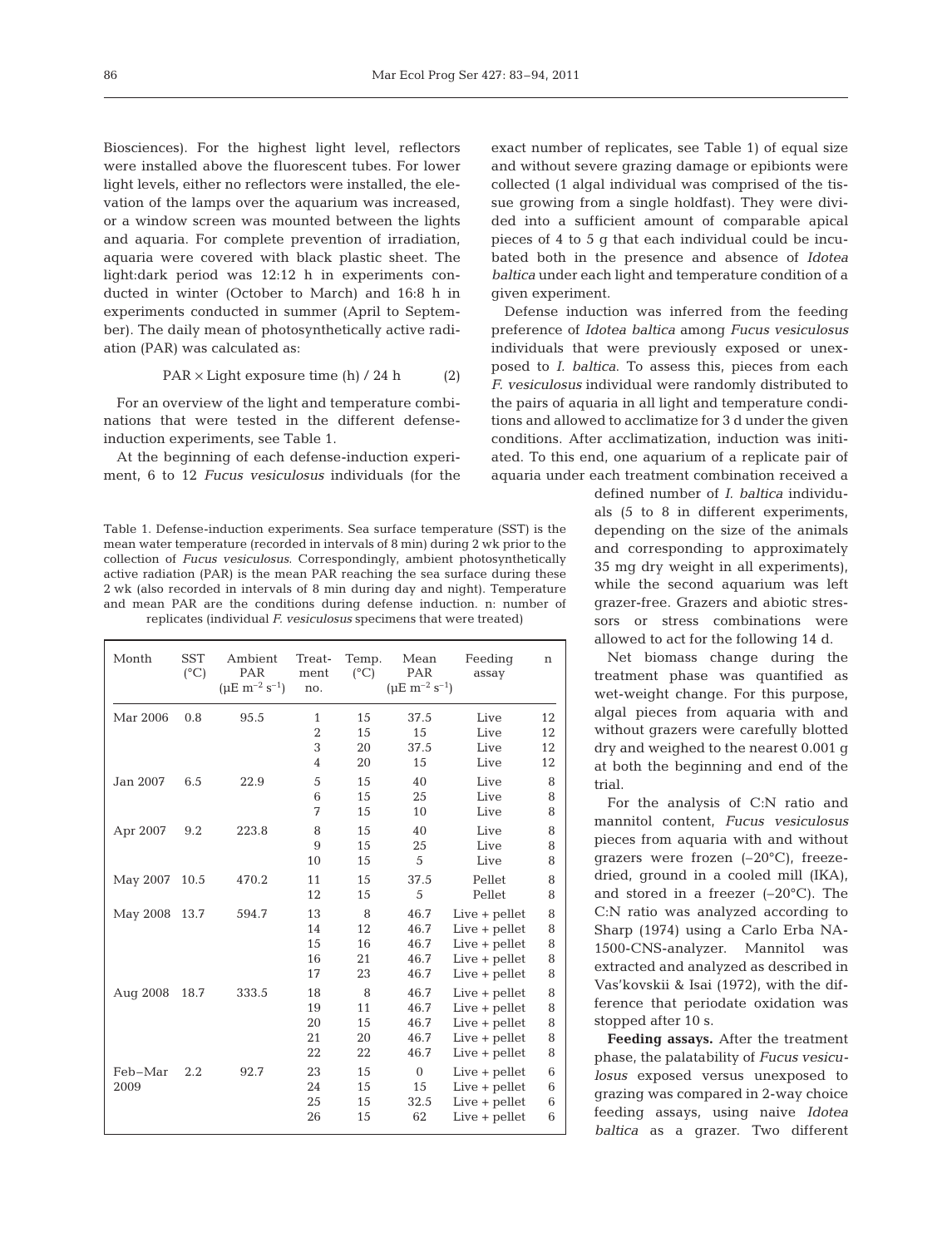assays were used in this test phase. In one of these assays, *F. vesiculosus* was tested alive ('live assay'), while in the second assay *F. vesiculosus* was offered as food pellets ('pellet assay').

The live assay was conducted as follows. Grazed and ungrazed *Fucus vesiculosus* pieces (one piece of each) from the same individual alga and light/ temperature condition were carefully blotted dry, weighed, and transferred to a 2.9 l aquarium containing seawater, to which a defined number of *Idotea baltica* were added (3 to 5 in different experiments, depending on the size of the animals and corresponding to approximately 20 mg of dry weight in all experiments). Additional grazed and ungrazed algal pieces (one of each) were weighed and transferred to another aquarium to serve as controls for autogenic changes in mass during the bioassay (Peterson & Renaud 1989). The algal pieces were reweighed after 3 d and the biomass consumed was calculated as:

$$
Biomass consumed = T_0 \times (C_f/C_0) - T_f \tag{3}
$$

where  $T_0$  and  $T_f$  were wet weights of the algae before and after the feeding trials, and  $C_0$  and  $C_f$  were the weights of the growth controls; i.e.  $C_f/C_o$  represents autogenic changes in mass (Sotka et al. 2002).

For the pellet assay, grazed and ungrazed algal pieces from the same individual and light/temperature condition were frozen, lyophilized, and ground for 2 min in a cooled mill (IKA). The algal powder was stored in airtight plastic tubes in a freezer (–20°C) until food pellets were prepared as follows: 180 mg of agar (Carl Roth) were mixed with 2.5 ml of deionized water and heated to boiling in a microwave oven. The diluted agar was then poured into a mixture of 0.5 g *Fucus vesiculosus* powder and 2 ml of deionized water, and after short stirring with a spatula, the mixture was poured onto wax paper that was covered by mosquito gauze (mesh size:  $1 \times 1$  mm). A second piece of wax paper was used as cover and the mixture was compressed with a panel until it gelled. After removal of the wax paper, the mixture of agar and *F. vesiculosus* powder had attached to the net, and squares of defined size ( $7 \times 7$  or  $15 \times 15$  cells in different experiments) were cut out. Two pellets containing powder from grazed and ungrazed parts of the same individual and the same light/temperature condition were placed into a Petri dish (Greiner; 9 cm diameter) after one of them had been marked by removal of one corner (1 to 3 squares). We shifted the marking among treatments to randomize its potential effect on grazer behavior. For each *F. vesiculosus* individual and light/temperature condition, 3 Petri dishes were prepared in this way as pseudo-replicates. Averaging the grazer preferences across these 3 dishes helped to reduce the variability among

grazer individuals. One *Idotea baltica* individual and 30 ml seawater were added to each Petri dish before they were incubated in darkness at 15°C. The incubation of the Petri dishes was stopped individually when 25 to 75% of at least 1 of the 2 pellets had been eaten. Petri dishes where food detached from the mosquito net or no consumption took place within 48 h were not evaluated. In all other Petri dishes, the consumed and remaining amounts of both pellets were quantified by counting the number of squares that had and had not been consumed by *I. baltica*, respectively.

The pellet assay was also used in order to quantify the feeding preference of *Idotea baltica* for pellets containing of not containing mannitol (Roth). Pure agar is not consumed by *I. baltica*, and a sample of dried *Ulva* sp., a green macroalga devoid of mannitol (Kylin 1915), was therefore used as main ingredient of the pellets instead of *Fucus vesiculosus* powder, and either mixed with mannitol or not.

**Net photosynthesis.** Net photosynthesis under the different light treatments was estimated by measuring  $O<sub>2</sub>$  production with a Clark-type GOX20 oxygen electrode (Greisinger Electronic). The electrode was calibrated in seawater from the Kiel Fjord that was extensively bubbled with air or  $N_2$ , in order to obtain fully oxygenated or anoxic water, respectively. Aquaria containing 2.9 l of seawater, an oxygen electrode, and *Fucus vesiculosus* at a density of 10 g  $l^{-1}$  were sealed air-tight with adhesion film (Melitta Toppits) and exposed at 15°C to the light intensities used in the treatment phase. The water in the aquaria was mixed using a magnetic stirrer.  $O_2$  concentrations in the water were recorded for 30 min, and rates of net production or consumption were calculated.

**Data analysis.** Standardized effect sizes were calculated in order to allow for comparisons among different defense-induction experiments. For the live assay, which records absolute amounts of consumed biomass on a continuous scale, the effect size *g* was calculated according to Hedges (1981) as:

$$
g = (T - C)/s^* \tag{4}
$$

where *T* and *C* represent the average biomass consumed of previously grazed and ungrazed *Fucus vesiculosus*, respectively, and *s*\* is the pooled standard deviation of both groups. The value *g* was biascorrected and 95% confidence intervals (CI) of *g* were constructed (Hedges & Oilkin 1985).

For the pellet assay, which recorded numbers of gauze squares consumed by *Idotea baltica* in the pellets on a non-continuous scale, the effect size was *w*, which is the approximate relative risk of consumption of a given pellet type. To calculate this size, the gauze squares counted in different pseudo-replicates of the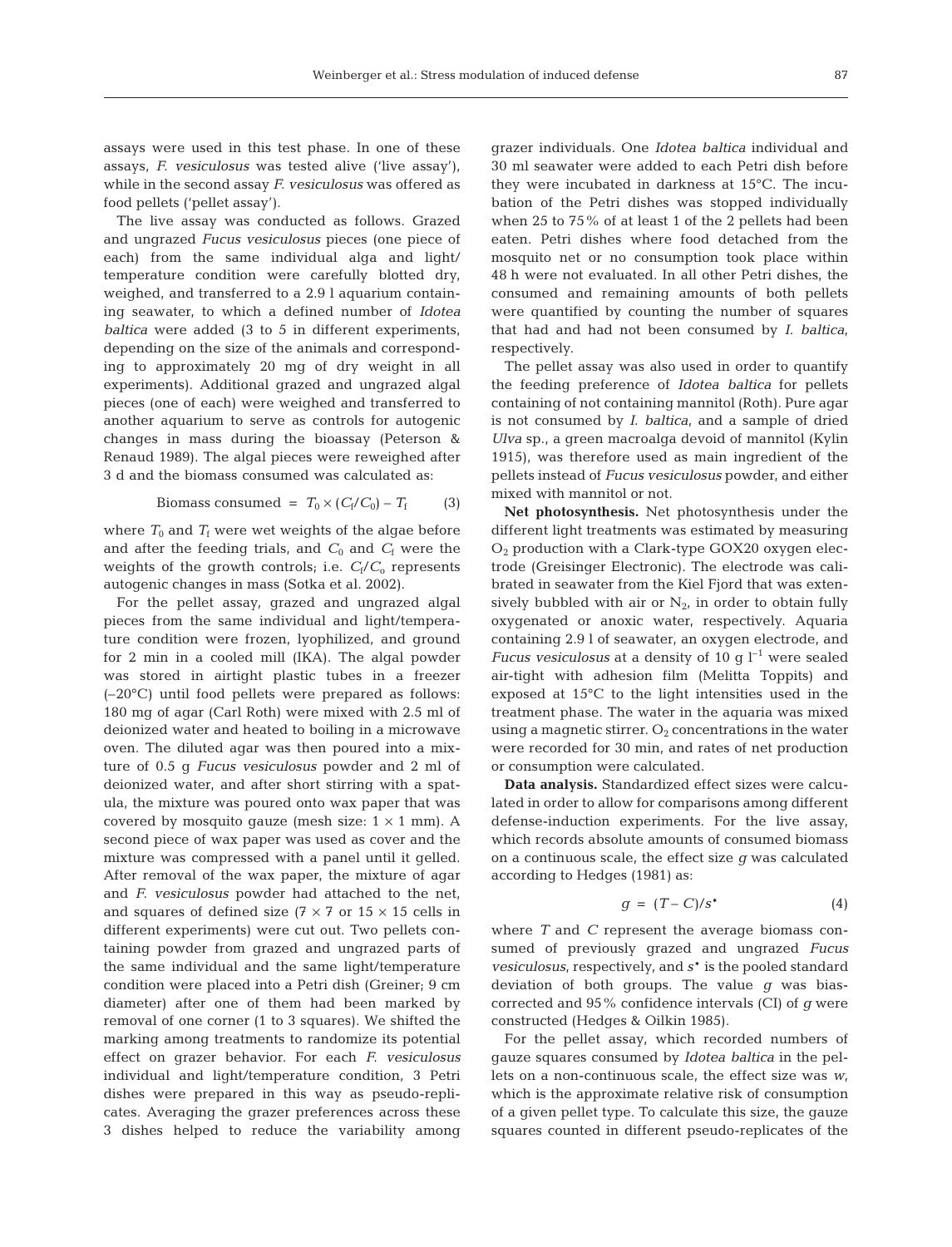same individual and test condition were summed (Fisher & van Belle 1993). The value *w* was then calculated as an odds ratio

$$
w = [(0.5 + t^{+})/(0.5 + t^{-})]/[(0.5 + c^{+})/(0.5 + c^{-})]
$$
  
(Fisher & van Belle 1993) (5)

where *t* represents numbers of squares of pellets containing grazed *Fucus* or mannitol; *c* represents the same for pellets containing ungrazed *Fucus* or no mannitol; + and – indicate squares that were eaten or not eaten, respectively. Binominal proportion 95% CI of *w* were constructed according to Fisher & van Belle (1993). CI of *w* that exclude 1 indicate a significant association of eaten and not-eaten mesh among both pellets and thus a significant preference of *I. baltica* for one of these ( $\chi^2$  test, p = 0.05; Fisher & van Belle 1993). Both *g* and log(*w*) indicate a preference of *I. baltica* for grazed *F. vesiculosus* when they are  $>0$ , while effect sizes  $< 0$  indicate an inverse preference.

*Fucus vesiculosus* growth rates were calculated as a percentage change in biomass per day.

Unless mentioned otherwise, statistical tests were conducted using the software package Statistica 6.0 (StatSoft). Differences in C:N ratios, algal growth, and consumption in the feeding assays among pairs of grazed treatments and ungrazed controls were analyzed by a pairwise Wilcoxon test. Effect sizes, C:N ratios, and algal growth obtained in the different treatments of single experiments were compared by repeated-measures ANOVA (observations made with different parts of the same algal individual were regarded as repeated measures). For comparisons among different experiments, factorial ANOVA was used. In several cases, data had to be Box-Cox-transformed to obtain normality (Kolmogorov-Smirnov test,  $p = 0.05$ ) and homogeneity of variance (Levine's test,  $p = 0.05$ ) using the Minitab 13 software package. Tukey tests were performed as post hoc tests  $(p = 0.05)$ .

The light-compensation point of net photosynthesis was computed by linear regression of  $O_2$  production rates and PAR, using the Prism 5.0 software package. Non-linear regression of effect sizes and PAR was conducted with the same software, using the logistic dose-response function:

Effect size = 
$$
[A + (B - A)] \times
$$
  
(1 + 10<sup>[log(EG50) - log(PAR)]</sup>)<sup>-1</sup> (6)

in which A and B represent minimal and maximal effect sizes, respectively, and EC50 represents the necessary PAR for a half-maximal effect size.

# **RESULTS**

# **Comparison of bioassays**

Overall, the type of bioassay used (live algae versus pellets) did not affect the outcome of the preference tests, and effect sizes obtained for identical samples did not differ between the 2 assay types (Table 2). However, assays conducted with living *Fucus vesiculosus* were more variable: the 95% CI obtained for Hedges' *g* ranged from 0.98 to 1.24, while they were between 0.08 and 0.18 for log(*w*).

### **Light effects**

The light-compensation point of photosynthetic oxygen production in *Fucus vesiculosus* at 15°C was 16.8  $\mu$ E m<sup>-2</sup> s<sup>-1</sup> (95% CI: 10.3 to 22.2  $\mu$ E m<sup>-2</sup> s<sup>-1</sup>) (Fig. S1 in the supplement at [www.int-res.com/](http://www.int-res.com/articles/suppl/m427p083_supp.pdf) [articles/suppl/m427p083\\_supp.pdf\).](http://www.int-res.com/articles/suppl/m427p083_supp.pdf) Specimens incubated for 1 wk at a daily PAR close to this light intensity (15  $\mu$ E m<sup>-2</sup> s<sup>-1</sup>) did not have significantly lower mannitol content than specimens incubated at 62 µE  $\rm m^{-2}$  s<sup>-1</sup> (repeated-measures 2-way ANOVA and Tukey test,  $p = 0.05$ ) (Table S1 in the supplement; Fig. 1). However, incubation in darkness for the same time period resulted in a clear reduction of mannitol by approximately 40% (Table S1 in the supplement; Fig. 1). Similarly, a reduced C:N ratio was observed in *F. vesiculosus* after 2 wk of mean daily exposure to  $5 \mu E$  m<sup>-2</sup> s<sup>-1</sup>, as compared to 2 light intensities above the light-compensation point (repeated-measures 2 way ANOVA and Tukey test,  $p = 0.05$ ) (Table S2 in the supplement; Fig. 2A). The mannitol content was significantly reduced in the presence of *Idotea baltica* (Table S1 in the supplement; Fig. 1), while the C:N ratio was not significantly affected by these grazers (Table S2 in the supplement; Fig. 2A).

Table 2. *Fucus vesiculosus*. Repeated-measures ANOVA of effect sizes obtained in 2 different feeding bioassays with specimens that originated from 14 different treatments (Treatments 13 to 26 in Table 1). The treatments were used as between-subject factor and the type of feeding assay was used as within-subject factor

| Source                           | SS     | df | MS     | F     | р        |  |  |  |  |
|----------------------------------|--------|----|--------|-------|----------|--|--|--|--|
| <b>Between-subject effects</b>   |        |    |        |       |          |  |  |  |  |
| Intercept                        | 31.659 | 1  | 31.659 | 27.83 | < 0.0001 |  |  |  |  |
| Treatment                        | 53.931 | 13 | 4.149  | 3.65  | < 0.0001 |  |  |  |  |
| Error                            | 94.408 | 83 | 1.137  |       |          |  |  |  |  |
| <b>Within-subject contrasts</b>  |        |    |        |       |          |  |  |  |  |
| Type of assay                    | 0.364  | 1  | 0.364  | 0.30  | 0.583    |  |  |  |  |
| Treatment $\times$ Type of assay | 15.492 | 13 | 1.192  | 1.00  | 0.463    |  |  |  |  |
| Error (Sample)                   | 99.383 | 83 | 1.197  |       |          |  |  |  |  |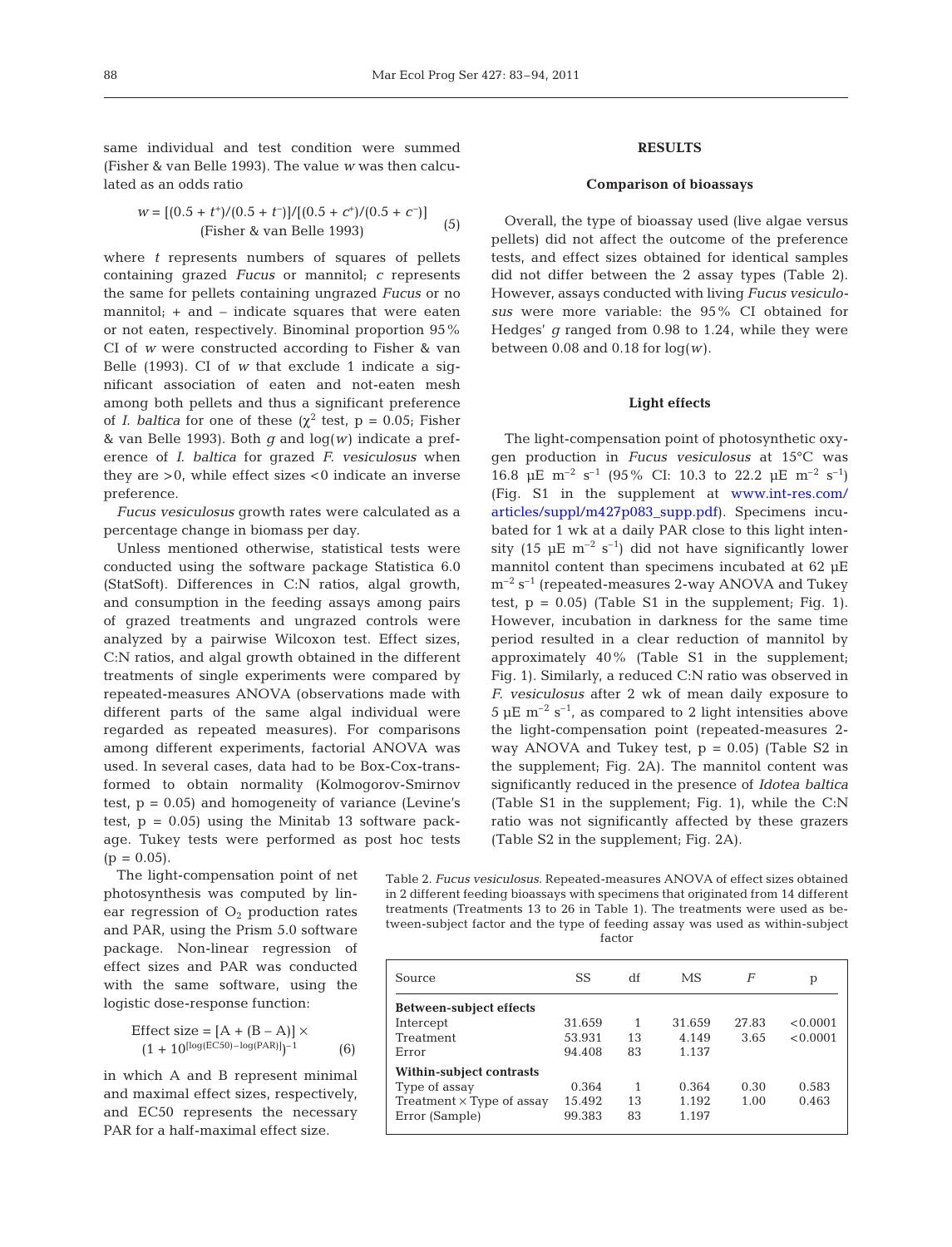

Fig. 1. *Fucus vesiculosus.* Concentration of mannitol in tissue after incubation at different light intensities and in the presence (grazed) and absence (ungrazed) of *Idotea baltica*. Treatments 23 to 26 in Table 1; data are mean  $\pm$  95% CI. Different letters indicate light intensities that resulted in significantly different mannitol concentrations (2-way ANOVA; Table S1 in the supplement)

Even in the absence of grazers, a significant weight loss of *Fucus vesiculosus* was observed at subcompensation irradiance (5  $\mu$ E m<sup>-2</sup> s<sup>-1</sup>; Fig. 2B). In contrast, light intensities above the light-compensation point allowed for positive growth in ungrazed algae. Net growth in previously grazed algae at all light intensities tended to be lower than in previously ungrazed algae. This effect was significant at 25 and  $40 \mu E$  m<sup>-2</sup> s<sup>-1</sup> (Fig. 2B; Table S3A in the supplement). In the presence of grazers, *F. vesiculosus* always tended to lose biomass except for previously grazed algae (i.e. with induced defenses, see below), which gained biomass under the highest irradiance (Fig. 2C). The difference in wet-weight increase between induced and uninduced *F. vesiculosus* at 40  $\mu$ E m<sup>-2</sup> s<sup>-1</sup> was significant (p < 0.05) when the Wilcoxon test was used. However, 2-way ANOVA detected neither a significant overall effect of grazing during the treatment phase, nor a significant interactive effect of grazing and PAR (Table S3B in the supplement). Overall, preceding grazing (treatment phase) seemed to reduce *Idotea baltica* consumption during the test phase (Fig. 2D). Nearly no consumption was observed with previously



Fig. 2. *Fucus vesiculosus*. (A) C:N ratios, (B,C) growth, and (D) palatability after 14 d of treatment at 15°C and at 3 different light intensities with and without the presence of *Idotea baltica*. Treatments 8 to 10 in Table 1; data are mean ± 95% CI. (A) C:N ratios at the end of the treatment phase. (B,C) Growth rates in the (B) absence or (C) presence of *I. baltica* after previous presence or absence of the grazer. (D) Consumption by *I. baltica* in a 2-way choice assay. The grazers could choose between living thallus pieces that had and had not been exposed to *I. baltica* during the preincubation period. Different letters indicate light intensities (A,C) or treatments (B) that are significantly different (2-way ANOVA; Tables S3 & S4 in the supplement). \*Significantly different data after treatment with and without grazers (Wilcoxon test, p < 0.05). PAR: photosynthetically active radiation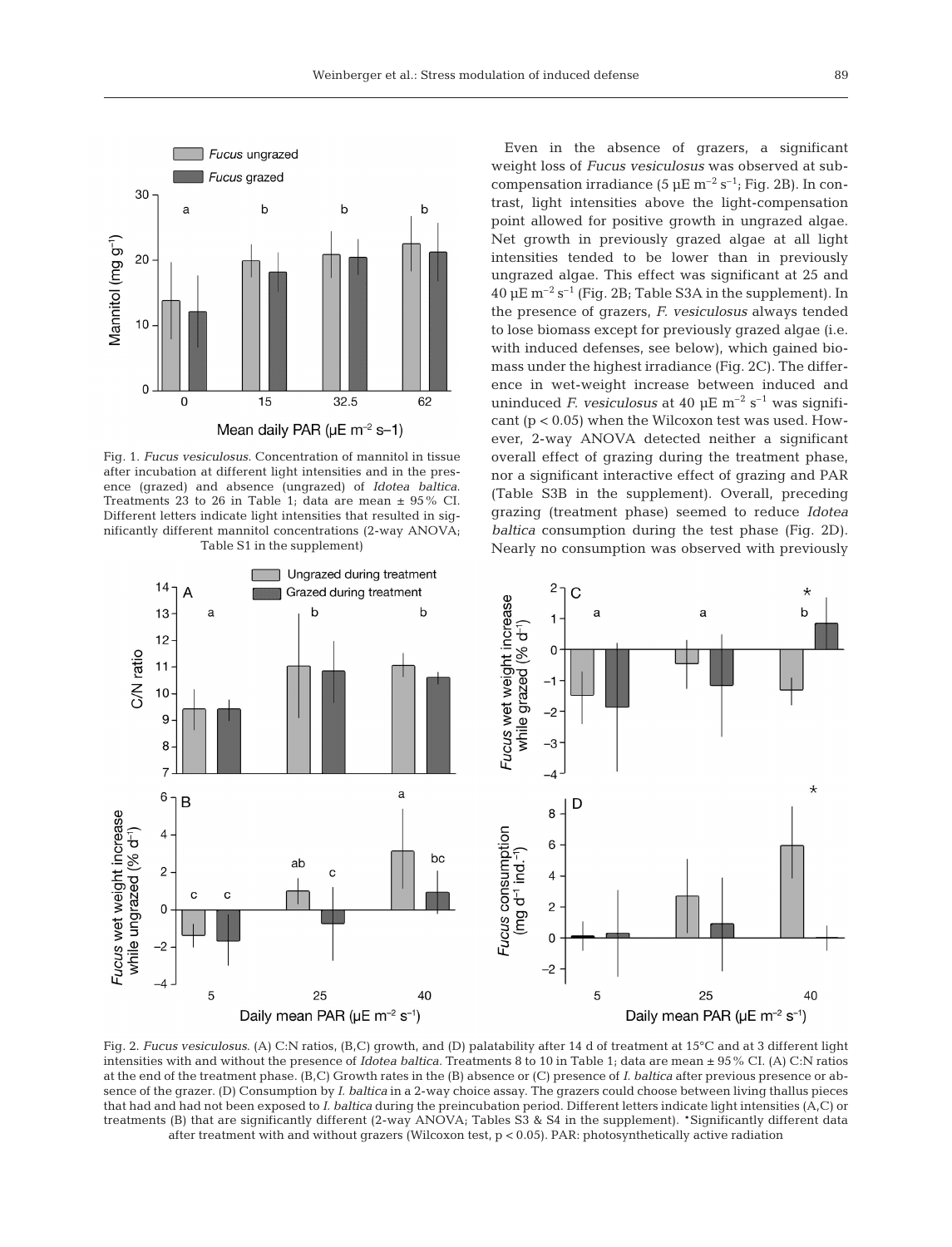grazed *F. vesiculosus* irrespective of light conditions. In contrast, the consumption of previously ungrazed algae increased with irradiance. At 40  $\mu$ E m<sup>-2</sup> s<sup>-1</sup> but not at lower irradiance, the preference for previously ungrazed *F. vesiculosus* relative to previously grazed *F. vesiculosus* was significant (Wilcoxon test).

Exposure of *Fucus vesiculosus* to relatively high light thus seemingly increases its attractiveness for *Idotea baltica.* An additional experiment was therefore conducted in order to test the hypothesis that *I. baltica* is attracted by mannitol, the main primary product of photosynthesis in *F. vesiculosus*. Food pellets containing as the basic reference ingredient ground *Ulva* sp. (naturally devoid of mannitol) and mannitol or no mannitol were offered to *I. baltica* in 2-way choice assays (Fig. 3). Increasing mannitol concentration resulted in increasing preference of *I. baltica.* This effect was significant ( $χ²$  test,  $p < 0.05$ ) when mannitol was present at natural concentrations  $(-17.5 \text{ mg g}^{-1})$ .

Further experiments conducted at 15 to 16°C confirmed that the defense inducibility is light-dependent (Fig. 4). A logistic dose-response function could be fitted to these data  $(r^2 = 0.7316, p = 0.044;$  Fig. 4A). According to this function, the necessary mean daily PAR for induction of a half-maximal reduction of palatability was 3.6  $\mu$ E m<sup>-2</sup> s<sup>-1</sup> (95% CI: 0.6 to 20.5  $\mu$ E  $m^{-2}$  s<sup>-1</sup>). Because of the data variability, no significant linear or logistic regression between the effect size obtained in assays with living *Fucus vesiculosus* and the mean daily light intensity during the preincubation was detected (Fig. 4B;  $p < 0.05$ ). However, as in the pellet assay, the 2 lowest light intensities tested (0 and 5 µE  $m^{-2}$  s<sup>-1</sup>) resulted in the 2 highest (least negative) effect sizes.

Regression analysis further revealed that no significant correlation between the effect sizes obtained with both bioassays and the mean outdoor light intensity in



Fig. 3. *Idotea baltica*. Feeding preference for food pellets containing mannitol at different concentrations, relative to pellets devoid of mannitol. Data are mean ± 95% CI



Fig. 4. *Fucus vesiculosus* and *Idotea baltica.* Feeding preference of *I. baltica* for induced *F. vesiculosus* that had been treated at 15°C at different light intensities. Effect sizes < 0 indicate reduced palatability after exposure to *I. baltica.* (A) *F. vesiculosus* was offered freeze-dried in an artificial diet. Treatments 11, 12, 15, 20, and 23 to 26 in Table 1. Solid line represents the best fitting logistic dose-response function (dashed lines are 95% CI; n = 8). (B) *F. vesiculosus* was offered alive. Mean  $\pm 95$ % CI. Treatments 1, 2, 5 to 10, 15, 20, and 23

to 26 in Table 1. PAR: photosynthetically active radiation

Kiel Fjord (ranging from 22.9 to 594.7  $\mu$ E m<sup>-2</sup> s<sup>-1</sup>; Table 1) during the 2 wk prior to *Fucus vesiculosus* collection existed (data not shown).

### **Temperature effects**

In a first experiment, *Fucus vesiculosus* was collected in March, when the mean ambient water temperature was 0.8°C. The material was treated with and without *Idotea baltica*, at mean daily light intensities of 15 and 37.5  $\mu$ E m<sup>-2</sup> s<sup>-1</sup>, and at each light condition at 15 and 20°C. ANOVA revealed that light affected growth significantly, while temperature had no overall effect, but interacted with light (Table S4A in the supplement; Fig. 5A). Irrespective of the light regime, *I. baltica* grazing during the treatment phase resulted in reduced palatability at 15°C, but not at 20°C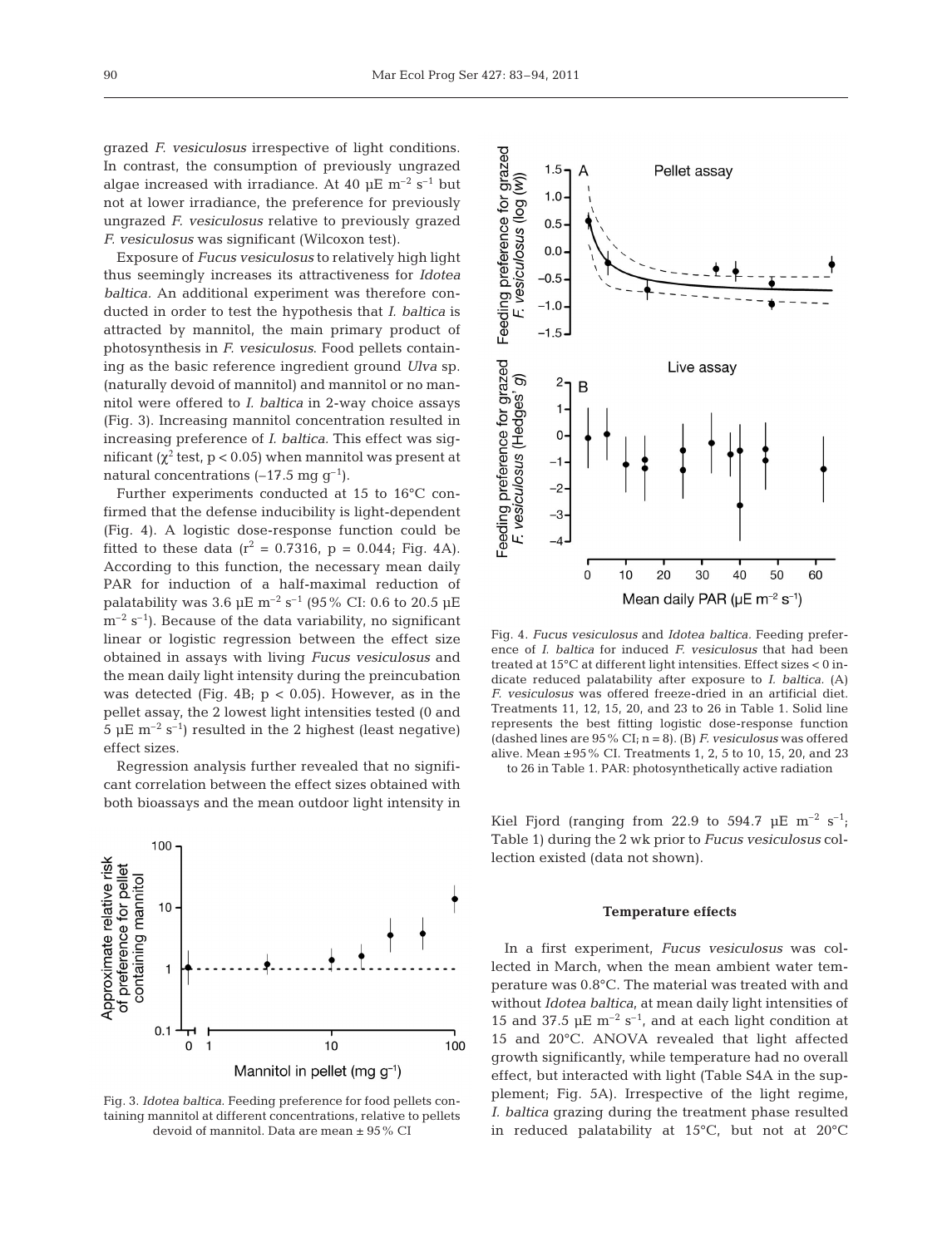



Fig. 5. *Fucus vesiculosus*. Growth rates during (A) and results of feeding assays after (B) treatment at different light and temperature combinations. Growth was measured as change in biomass  $(\pm 95\%$  CI) during the treatment phase. \*Significant differences in the palatability of grazed and ungrazed specimens (Wilcoxon test, p < 0.05). Treatments 1 to 4 in Table 1. PAR: photosynthetically active radiation

(Fig. 5B; Wilcoxon test,  $p < 0.05$ ). ANOVA confirmed that temperature, but not light, affected the palatability reduction after grazing significantly, while light interacted with temperature (Table S4B in the supplement).

The experiment was repeated in May with *Fucus vesiculosus* that had been collected at 14°C. This time the algae were treated at only one light condition (mean daily PAR:  $35 \mu E \text{ m}^{-2} \text{ s}^{-1}$ ), but over a larger temperature range. In order to exclude possible temperature effects during the subsequent 2-way choice feeding assay, they were offered in pelleted form at a standard temperature of 15°C. In this second experiment, the algae were able to induce defenses between 8 and 21°C, but not at 23°C (Fig. 6A). The experiment was repeated in the same way in August with *F. vesiculosus* that had been collected at a mean ambient water temperature of 20°C. This time the algae induced defenses between 15 and 22°C, but not at 8 and 11°C (Fig. 6B).

Irrespective of the ambient temperature during collection (tested with material collected at 0.8, 6.5, 9.2,

Fig. 6. *Fucus vesiculosus* and *Idotea baltica*. Relative feeding preference (effect size  $log(w) \pm 95\%$  CI) of *I. baltica* for food pellets containing *F. vesiculosus* that had been collected at (A)  $18.7^{\circ}$ C (Treatments 18 to 22 in Table 1) and (B)  $13.7^{\circ}$ C (Treatments 14 to 17 in Table 1) and exposed or unexposed to *I. baltica* at identical photosynthetically active radiation levels (46.5  $\mu$ E m<sup>-2</sup> s<sup>-1</sup>), but different temperatures. Effect sizes < 0 indicate that previous exposure to *I. baltica* resulted in reduced palatability for *I. baltica.* \*Significant differences in the palatability of grazed and ungrazed *F. vesiculosus* (Wilcoxon test,  $p < 0.05$ )

10.5, 14, and 20°C), *Fucus vesiculosus* was always capable of a defense response when the treatment was conducted at a mean daily PAR of 35 to 40  $\mu$ E m<sup>-2</sup> s<sup>-1</sup> and a temperature of 15°C (data not shown).

#### **DISCUSSION**

Both light limitation stress and disruptive stress resulting from temperature shifts may impair the capacity of *Fucus vesiculosus* for defense induction against grazing by *Idotea baltica*. We found comparable results with both bioassay types employed, both using live algae or reconstituted algae as feed. Each assay has certain advantages and disadvantages. The live assay allows for quantification of the overall palatability of *F. vesiculosus*, which may depend upon chemical as well as structural traits. However, the possibility that *F. vesiculosus* changes its palatability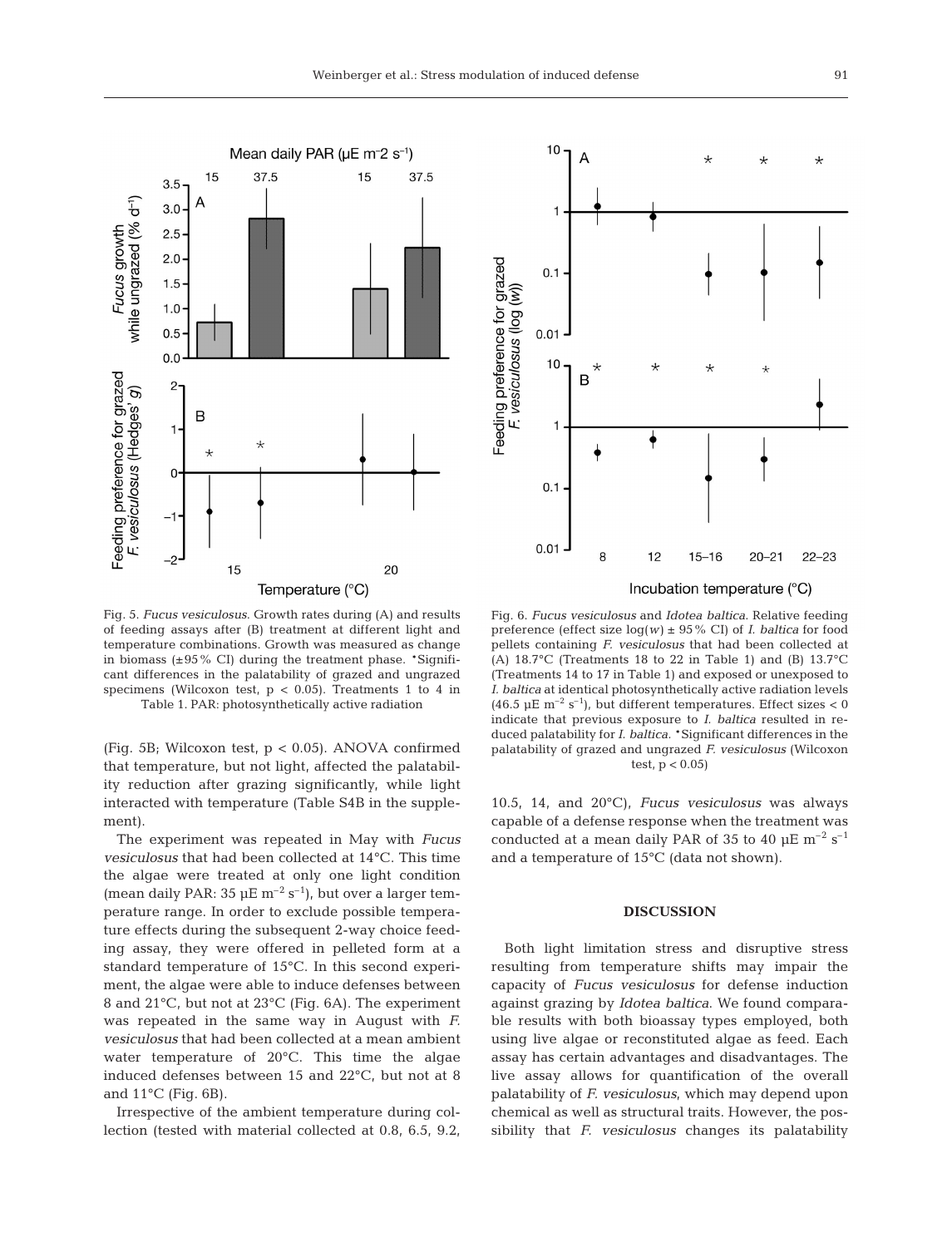while the assay is conducted cannot be fully excluded, which probably accounts for the relatively large variability in the data. More stringent test conditions are possible with the pellet assay, which results in less variability. However, this assay only quantifies chemical properties, since the algal structure is destroyed. The congruent results obtained with both assays suggest that variations in the palatability of *F. vesiculosus* after different treatments must be primarily due to variable chemical defense and/or attraction.

In *Fucus vesiculosus*, the light-compensation point of net photosynthesis varies with season. At the Danish Belt, a PAR of approximately 35  $\mu$ E m<sup>-2</sup> s<sup>-1</sup> was required to compensate for respiration between April and September, compared to 15  $\mu$ E m<sup>-2</sup> s<sup>-1</sup> between October and February (Middelboe et al. 2006). Corresponding with these data, respiration of *F. vesiculosus* from Kiel was in the present study compensated at 17  $\mu$ E m<sup>-2</sup> s<sup>-1</sup> in early March, while positive growth in summer was impossible when the mean daily PAR was  $<$ 35  $\mu$ E m<sup>-2</sup> s<sup>-1</sup> (Rohde et al. 2008). We therefore exerted severe light limitation on *F. vesiculosus* when it was exposed to daily mean intensities of PAR <10 µE  $m^{-2}$  s<sup>-1</sup>. This is confirmed by the reduced C:N ratio and growth rate of *F. vesiculosus* within 2 wk at 5  $\mu$ E m<sup>-2</sup>  $s^{-1}$ , as well as by the reduced content of mannitol after 2 wk of incubation in darkness. At light levels above the compensation point, the grazers reduced net growth directly by removing biomass, but part of this effect persisted even after the grazers had been removed, presumably because grazing had destroyed parts of the meristematic tissue or had caused other metabolic costs, such as defense production. The somewhat reduced mannitol content in grazed *F. vesi culosus* also hints at metabolic costs due to grazing.

The palatability of *Fucus vesiculosus* increased with irradiance in naive algae (that had not previously been exposed to grazing) but not in algae that had induced defenses in response to previous grazing. As previously suggested by us (Rohde et al. 2004) and others (Toth & Pavia 2007), a mechanism of induced defense against *Idotea baltica* obviously exists in *F. vesiculosus*. Our results suggest that this capacity is dependent on sufficient irradiation.

The necessary mean daily PAR for induction of a half-maximal defense response against *Idotea baltica* was approximately 4 to 8  $\mu$ E m<sup>-2</sup> s<sup>-1</sup> when *Fucus vesiculosus* was maintained at its temperature optimum (Lüning 1990) of 15 to 16°C. This light intensity is substantially lower than the light-compensation point of photosynthesis. During periods of darkness, *F. vesiculosus* uses storage compounds in order to maintain its energy metabolism and other functions that are essential for survival (Lehvo et al. 2001, Obluchinskaya et al. 2002). Potentially, these resources may also be used to

a certain extent for induced antigrazing defense. Their gradual depletion at more severe conditions of light limitation might then explain the absence of induced defense at these conditions. However, the time periods of light limitation applied in our experiments did not exceed 2 wk. They were therefore considerably shorter than those of several months that are usually experienced and tolerated by *F. vesiculosus* during winter. Moreover, algae collected in early summer when carbon storage in *F. vesiculosus* reaches its maximum (Lehvo et al. 2001, Obluchinskaya et al. 2002) proved to be similarly incapable of defense induction during light limitation like those specimens collected in late winter, when carbon depletion is maximal. These considerations suggest that not all carbon-storage compounds can be mobilized by *F. vesiculosus* for defense induction. Or, lack of resources is possibly not the main reason for the absence of induced defense in *F. vesiculosus* during light limitation.

White (1984) suggested that low-light stress may increase the susceptibility of vascular plants to insect herbivores by increasing the concentrations of nitrogenous compounds that herbivores use as feeding cues. However, in the present study, previously ungrazed tissue of *Fucus vesiculosus* had a higher palatability for *Idotea baltica* when it was exposed to relatively high PAR and actively growing than when it was light-limited. Obviously the reduced C:N ratio in lightlimited *F. vesiculosus* was not correlated with increased attraction of *I. baltica*, suggesting that nitro genous compounds in *F. vesiculosus* are not a relevant feeding cue for this isopod, which intensely preys on smaller crustaceans and uses them as a source of nitrogen (Franke & Janke 1998). Instead, compounds that are produced in *F. vesiculosus* during light exposure seem to increase its attractiveness. The modifying effect of presence or absence of light upon the attractiveness of *F. vesiculosus* was observed after relatively short incubation periods of <2 wk, which suggests that a primary rather than a long-term  $CO_2$ -storage compound acted as feeding cue. Mannitol is the main primary  $CO_2$ -storage compound of *F. vesiculosus* after photosynthesis (Bidwell et al. 1972). In the present study, a diet containing mannitol clearly attracted *I. baltica*, which confirms that omnivorous crustaceans often use carbohydrates as feeding cues (for an over view, see Corotto & O'Brien 2002) and which corresponds with earlier reports of increased fitness in *I. baltica* fed with *F. vesiculosus* rich in mannitol (Hemmi & Jormalainen 2004). The tissue concentration of mannitol in *F. vesiculosus* from Finland ranges from 20 mg g<sup>-1</sup> wet weight in winter to 70 mg g<sup>-1</sup> wet weight in summer (Lehvo et al. 2001). Concentrations at the lower end of this range were also detected by us in February and concentrations in the same range clearly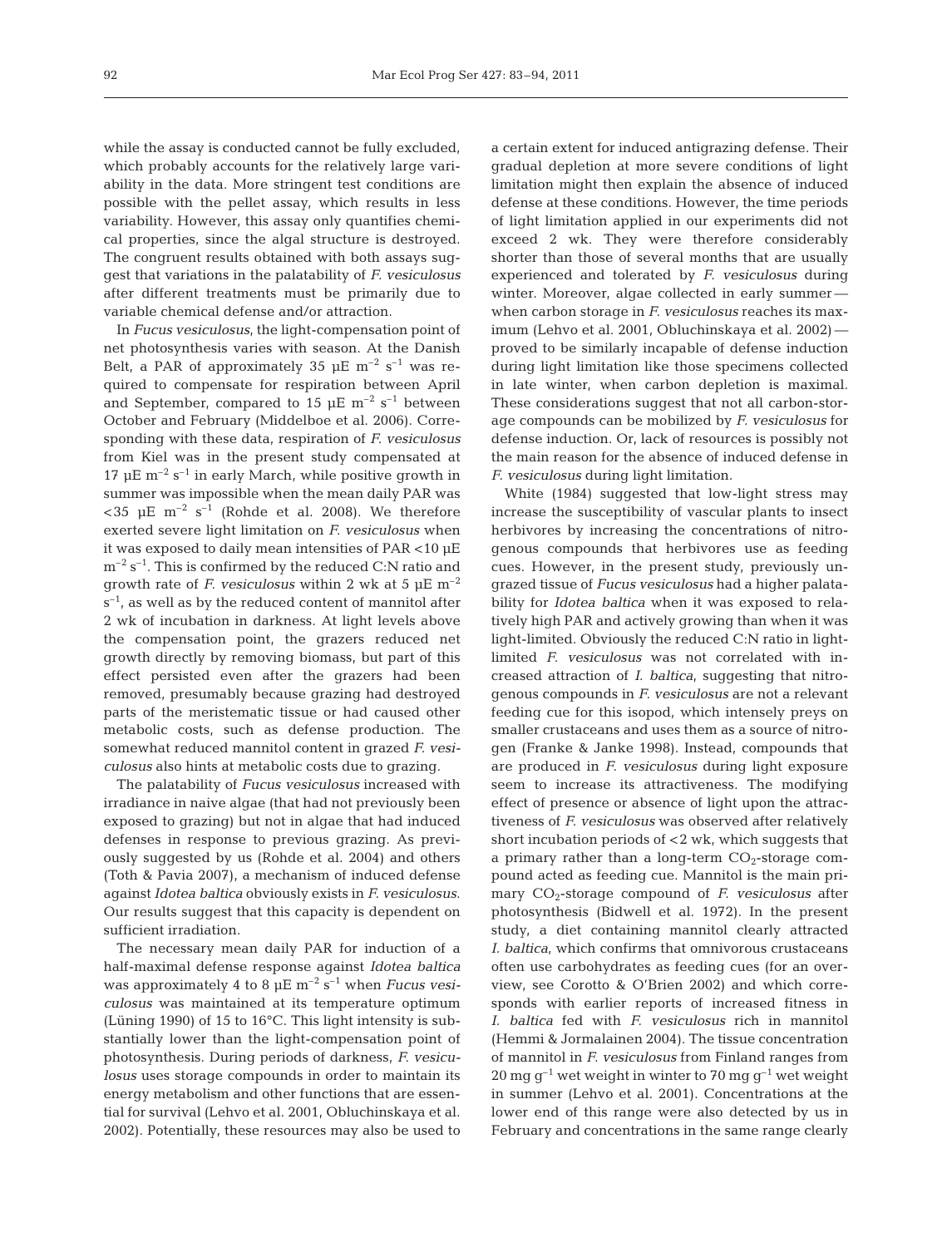attracted *I. baltica*. Mannitol accumulation during light exposure may therefore increase the attractiveness of *F. vesiculosus*. Such increased attraction should result in increased feeding pressure and in an increased requirement of additional (induced) defense.

The proposed scenario corresponds with the fact that *Idotea baltica* is virtually absent from *Fucus vesiculosus* in the German Baltic Sea and in winter, but not from other algae in the close vicinity of *F. vesiculosus* (Weinberger et al. 2008). Since the presence of *I. bal tica* alone is not sufficient to induce antifeeding defense, consumption is required (Rohde et al. 2004) and an absence of consumption due to low palatability at low light conditions should result in no triggering of defense. The question therefore arises whether antifeeding defenses are not induced under light limitation because the resources are lacking or because the necessity is not created. A definite answer will perhaps only be possible once the induced compounds have been identified and the resources and signaling pathways required for their production are known.

In addition to low-light stress, abrupt changes in water temperature in either direction by 7 to 8°C impaired the ability of *Fucus vesiculosus* to induce defense. Absolute temperatures were not important. Given that approximately 20°C is the highest longterm water temperature within the natural distribution range of *F. vesiculosus* (Lüning 1990), we expected that upward shifts of temperature to 20°C or more should exert stress, while downward shifts from 19°C should release stress. However, both shifts impaired the capacity for induced defense. At the same time, these shifts did not prevent algal growth, which indicates that a possible resource depletion due to disruptive stress was not as severe as under light limitation. Possibly, abrupt temperature shifts caused the (temporary) dysfunction of specific enzymes or other cellular components relevant for defense induction. Apparently, short-term oscillations in temperature during air exposure do not definitely disrupt defense induction in *F. vesiculosus*, because this capacity is present in fieldcollected material even from the most shallow depths, where temperature fluctuations can be extreme.

In conclusion, the present study indicates that the induced defense of *Fucus vesiculosus* against its main consumer in the western Baltic Sea requires exceeding a  $\triangleright$  Dworjanyn SA, Wright JT, Paul NA, De Nys R, Steinberg PD minimum threshold of light and stable temperature conditions. Induced defense against *Idotea baltica* is mainly employed during phases of strong photosynthesis, when the tissue is rich in mannitol and attractive for the herbivore. During phases of light limitation, induced defense is largely inhibited. However, this is compensated by reduced attraction of *I. baltica*, due to a reduced content of mannitol. *F. vesiculosus* thus appears capable of coping with its main consumer in the Baltic Sea even during pe-

riods of relatively severe light-limitation stress. Different from light limitation, abrupt shifts of water temperature by 7°C or more rarely (if ever) occur in *Fucus vesiculosis* habitats. For this reason, *F. vesiculosus* may not have evolved the capacity to compensate with alternative mechanisms for the disruption of induced defense by temperature stress.

*Acknowledgements.* K. David, A.-L. Lopez, and W. Weßels provided tremendous help in different experiments. This study was facilitated by a Deutsche Bundesstiftung Umwelt (DBU) fellowship to S.R.

# LITERATURE CITED

- ► Agrawal AA (2005) Future directions in the study of induced plant responses to herbivory. Entomol Exp Appl 115: 97–105
	- Agrawal AA, Karban R (1999) Why induced defenses may be favored over constitutive strategies in plants. In: Tollrian R, Harvell C (eds) The ecology and evolution of inducible defenses. Princeton University Press, Princeton, NJ, p 45–61
- ► Appelhans YS, Lenz M, Medeiros HE, Perez da Gama BA, Pereira RC, Wahl M (2010) Stressed, but not defenceless: no obvious influence of irradiation levels on antifeeding and antifouling defences of tropical macroalgae. Mar Biol 157:1151–1159
	- BACC Author Team (2008) Assessment of climate change for the Baltic Sea Basin. Springer-Verlag, Berlin
- ► Bidwell RGS, Percival E, Smestad B (1972) Photosynthesis and metabolism of marine algae. VIII. Incorporation of 14C into the polysaccharides metabolized by *Fucus vesiculosus* during pulse labelling experiments. Can J Bot 50:191–197
- ► Cetrulo GL, Hay ME (2000) Activated chemical defenses in tropical versus temperate seaweeds. Mar Ecol Prog Ser 207:243–253
- Coleman RA, Ramchunder SJ, Moody AJ, Foggo A (2007) An ➤ enzyme in snail saliva induces herbivore-resistance in a marine alga. Funct Ecol 21:101–106
- ► Corotto FS, O'Brien MR (2002) Chemosensory stimuli for the walking legs of the crayfish *Procambarus clarkia.* J Chem Ecol 28:1117–1130
	- Cronin G (2001) Resource allocation in seaweeds and marine invertebrates: chemical defense patterns in relation to defense theories. In: McClintock J, Baker B (eds) Marine chemical ecology. CRC Press, Boca Raton, FL, p 325–353
- ▶ Cronin G, Hay ME (1996) Susceptibility to herbivores depends on recent history of both the plant and animal. Ecology 77:1531–1543
- ► Dethier MN, Williams SL, Freeman A (2005) Seaweeds under stress: manipulated stress and herbivory affect critical lifehistory functions. Ecol Monogr 75:403–418
- (2006) Cost of chemical defence in the red alga *Delisea pulchra.* Oikos 113:13–22
- Fisher LD, van Belle G (1993) Biostatistics: a methodology for the health sciences. John Wiley & Sons, New York, NY
- Franke HD, Janke M (1998) Mechanisms and consequences of intra- and interspecific interference competition in *Idotea baltica* (Pallas) and *Idotea emarginata* (Fabricius) (Crustacea: Isopoda): a laboratory study of possible proximate causes of habitat segregation. J Exp Mar Biol Ecol 227:1–21
- ► Geiselman JA, McConnell OJ (1981) Polyphenols in brown algae *Fucus vesiculosus* and *Ascophyllum nodosum*: